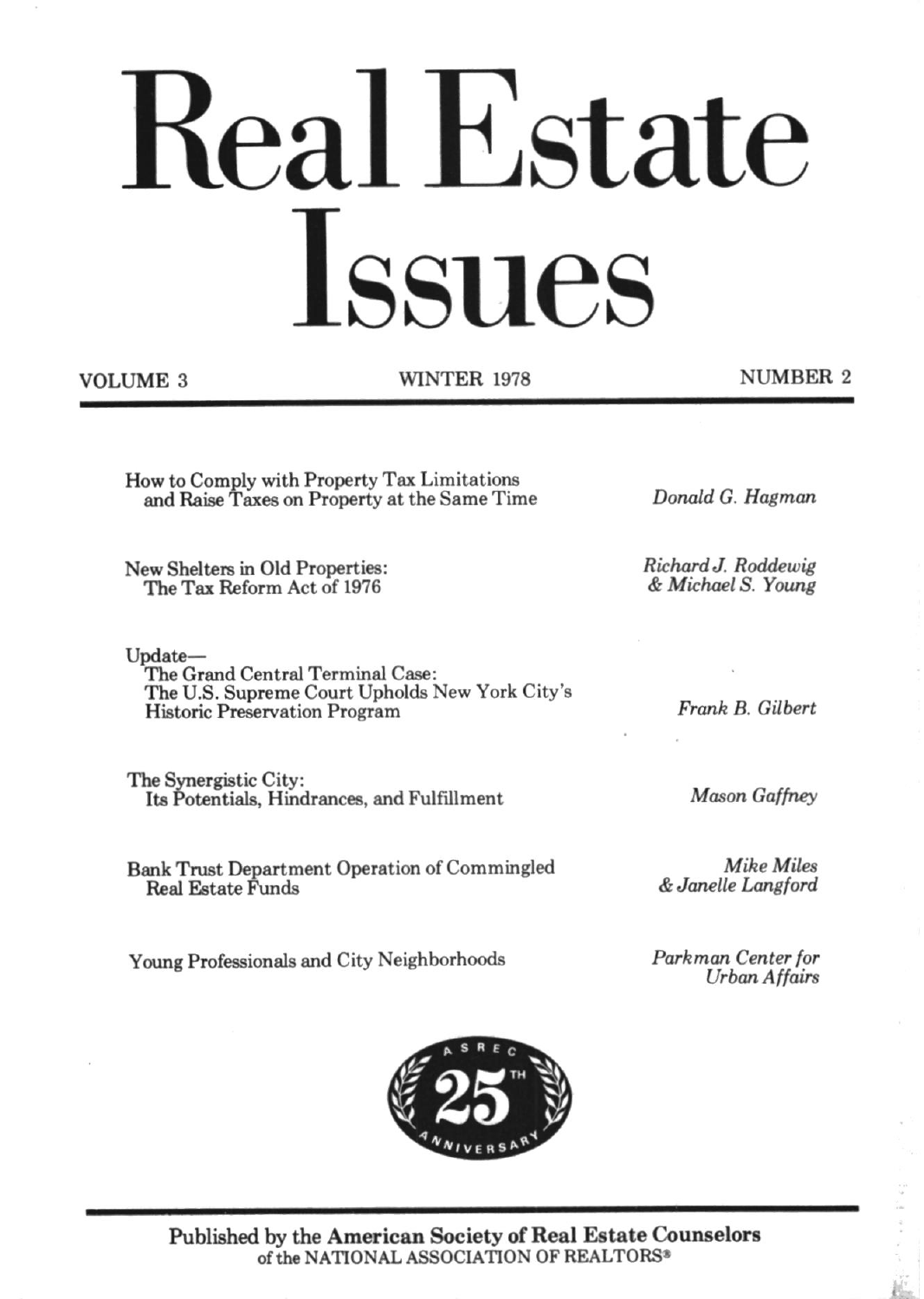# Real Estate Issues

| VOLUME 3                                                                                    | WINTER 1978                                    | NUMBER 2                                  |    |
|---------------------------------------------------------------------------------------------|------------------------------------------------|-------------------------------------------|----|
| How to Comply with Property Tax Limitations<br>and Raise Taxes on Property at the Same Time |                                                | Donald G. Hagman                          | 1  |
| New Shelters in Old Properties:<br>The Tax Reform Act of 1976                               |                                                | Richard J. Roddewig<br>& Michael S. Young | 9  |
| $Update-$<br>The Grand Central Terminal Case:<br><b>Historic Preservation Program</b>       | The U.S. Supreme Court Upholds New York City's | Frank B. Gilbert                          | 31 |
| The Synergistic City:<br>Its Potentials, Hindrances, and Fulfillment                        |                                                | Mason Gaffney                             | 36 |
| Bank Trust Department Operation of Commingled<br><b>Real Estate Funds</b>                   |                                                | Mike Miles<br>& Janelle Langford          | 62 |
| Young Professionals and City Neighborhoods                                                  |                                                | Parkman Center for<br>Urban Affairs       | 74 |
|                                                                                             |                                                |                                           |    |

Library of Congress card number LC 76-55075

<sup>&</sup>quot;1978 by the American Society of Real Estate Counselors of the National Association of Realtors<sup>8</sup>, an Illinois Not For Profit Corporation, at 430 North Michigan Avenue, Chicago, Illinois 60611. All rights reserved. Third class postage paid at Chicago, Illinois. Price per copy is \$8.00. Printed in the United States of America by Monarch Printing Corporation, Chicago, Illinois.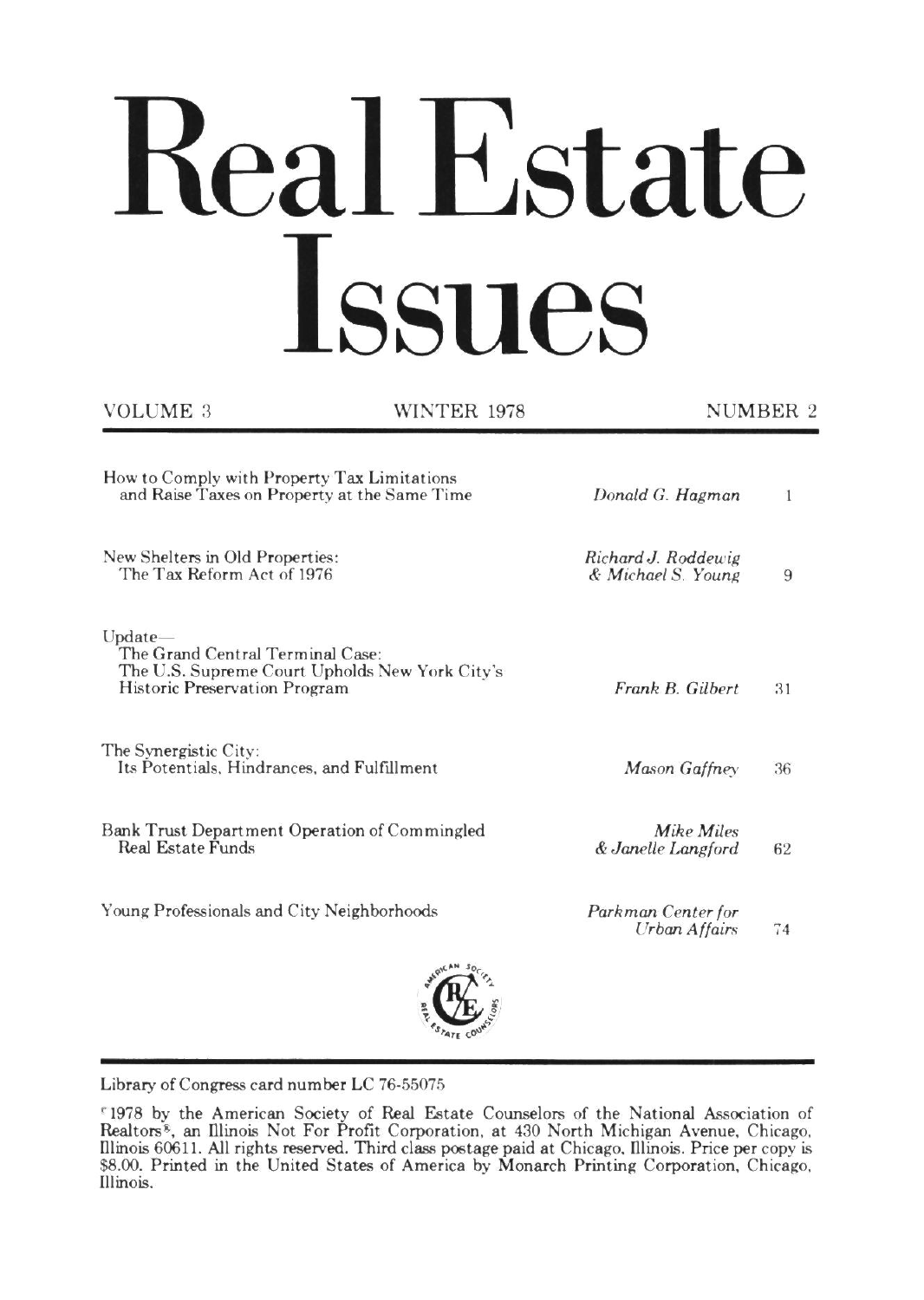# Real Estate Issues, Winter 1978

## How to Comply with Property Tax Litigation and Raise Taxes at the Same Time

#### Donald G. Hagman, Page 1

Just as constitutional debt limits have been evaded, there are a number of ways to avoid the kind of tax limits represented by Proposition 13 and its progeny, according to the author. One means is to expand the property tax base by adopting a so-called "general property tax system," making all property—not just real estate—subject to taxation. Another alternative would be the amendment of state income and sales tax laws to provide a state-collected local tax; this would have the same effect as a property tax without being an ad valorem tax of real property. The article claims that limitations on taxes and expenditures will be permanent only for political—not legal—reasons.

# New Shelters in Old Properties:

Richard J. Roddewig and Michael S. Young, Page 9 The Tax Reform Act of 1976 Section 2124 of the Tax Reform Act of 1976 enacted into law three new incentives for preservation of historically significant properties. This article analyzes two of those new incentives—the alternative use of a five-year amortization period for certified rehabilitation of historic structures, or accelerated depreciation of the structure's combined basis and rehabilitation cost as it affects the actual after-tax return on a small apartment building in a National Register Historic District. The authors suggest that countervailing sections of the tax code and the TRA '76 (recapture and the tough new provisions increasing the minimum tax) tarnish the allure of old buildings as new tax shelters and require additional tax incentives to foster historic preservation.

#### The Grand Central Terminal Case: The U.S. Supreme Court Upholds New York City's **Historic Preservation Program**

On June 26, the U.S. Supreme Court sustained New York City's right to designate individual landmark buildings and to halt a proposed demolition. It was this court's first review of a local historic preservation law. The case involved the rejection of plans to build a 55-story building on the site of Grand Central Terminal, a designated city landmark. In the court's opinion is language strongly supporting the provisions in the laws that have established landmark and historic district commissions in more than 500 cities and towns. This decision has given a status to historic preservation that can only come from a review of a controversy by the Supreme Court. The opinion said that the New York City law permitted Penn Central "not only to profit from the Terminal but to obtain a 'reasonable return' on its investment."

## The Synergistic City: Its Potentials, Hindrances and Fulfillment

The urban land market lets firms enjoy synergy via mutual aid, without loss of independence. Synergy entails mutual access, sharing costs, specialization, competition, choice, flexibility, pooling, innovation, and information. But, the author contends, parasitic land uses hinder synergy. These are uses which pollute, crowd the lot lines, overload the infrastructure, are cross-subsidized, are absentee-owned, dilapidated, too self-contained, or simply absent. He illustrates how constructive remedies combine user charges and measured subventions in optimal balance with land taxation.

#### Frank B. Gilbert, Page 31

#### Mason Gaffney, Page 36